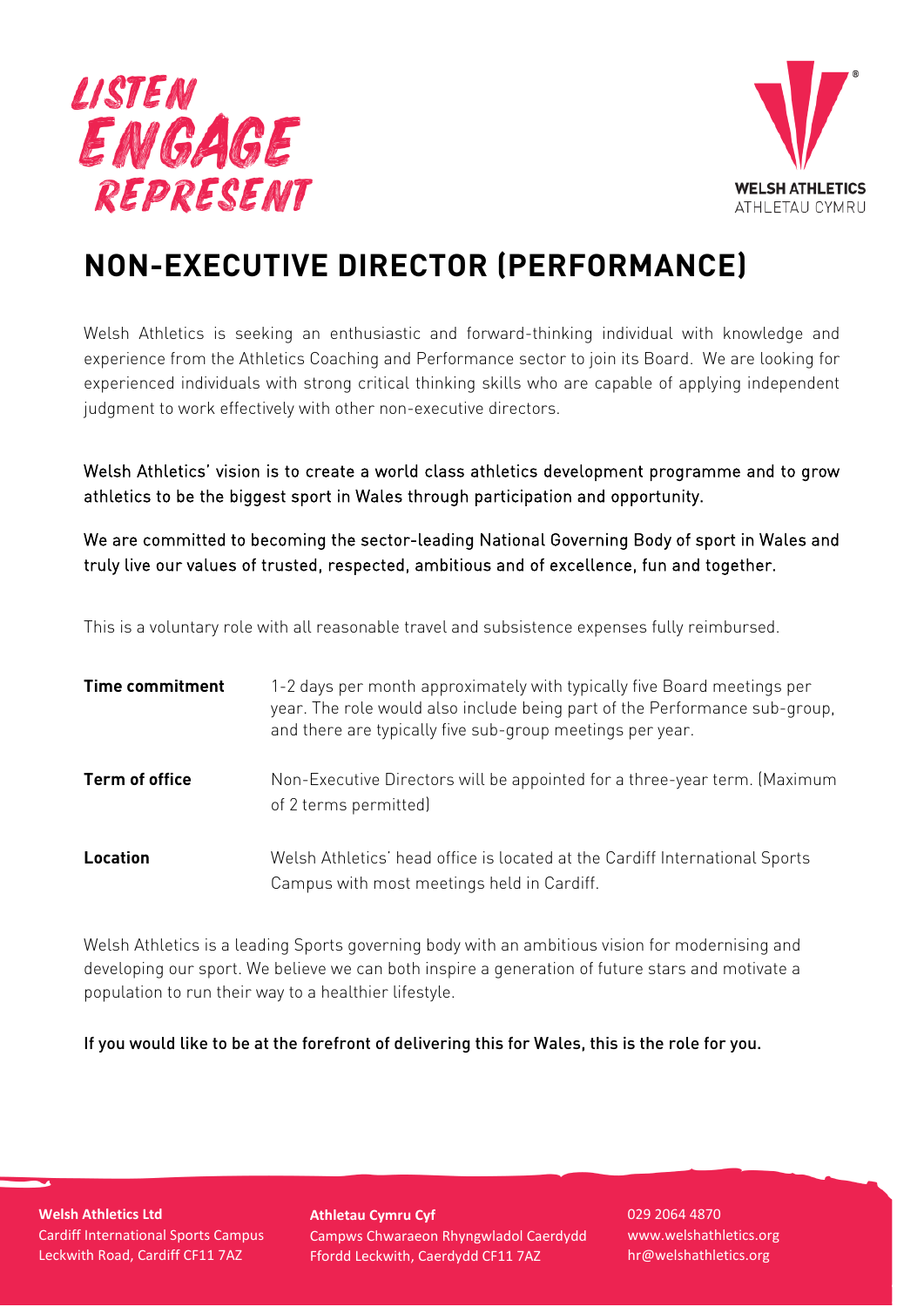## **Role Summary**



The role of the Board and its members is to supervise the management of Welsh Athletics business and to discharge the responsibilities of the directors under the Companies Act.

- To be a company director of Welsh Athletics Limited and provide leadership and expertise in the area of Coaching and Performance.
- To ensure that controls and systems are in place to safeguard corporate governance of Welsh Athletics and report to membership, through the AGM.
- Prepare policy papers and undertake specific development projects as directed by the Board.
- To Chair the Performance sub-group of the Board, reporting back to the Board on key items at each meeting.
- As Chair of the Sub-group, to lead a review process, highlighting progress against the Welsh Athletics strategic priorities – identifying areas for continuous improvement.
- To advise the Board on areas relating to performance sport, coaching and pathway development.
- To support the performance department in delivering against the Welsh Athletics strategy.
- To help create the nomination philosophy and policy for future Commonwealth Games
- To support the performance department with preparations for the 2026 Commonwealth Games as well as future international opportunities.
- To be the Board Champion for Anti-Doping, reporting to the Board on the organisations progress against the UKAD clean sport assurance framework.
- Promote the highest standards of governance and seek compliance wherever possible.

# **Person Specification**

The successful candidate must have a passion for the Sport of Athletics, have good knowledge of the sporting landscape in Wales, and be aware of the changing political landscape in relation to the role Sport will play in the wider political agenda in Wales.

The successful candidate will have significant experience of working within performance sport, preferably within Athletics either as a Coach, athlete or as a performance lead.

Ideally, they will have experience of working within or supporting a performance system, and be able to share knowledge of all parts of the performance pathway. They will be aware of what systems other sports or sectors have previously put in place to achieve success.

The successful candidate will be prepared to attend Board meetings, usually a set number per annum with dates agreed in advance and be available for training and development opportunities as agreed by the Board itself.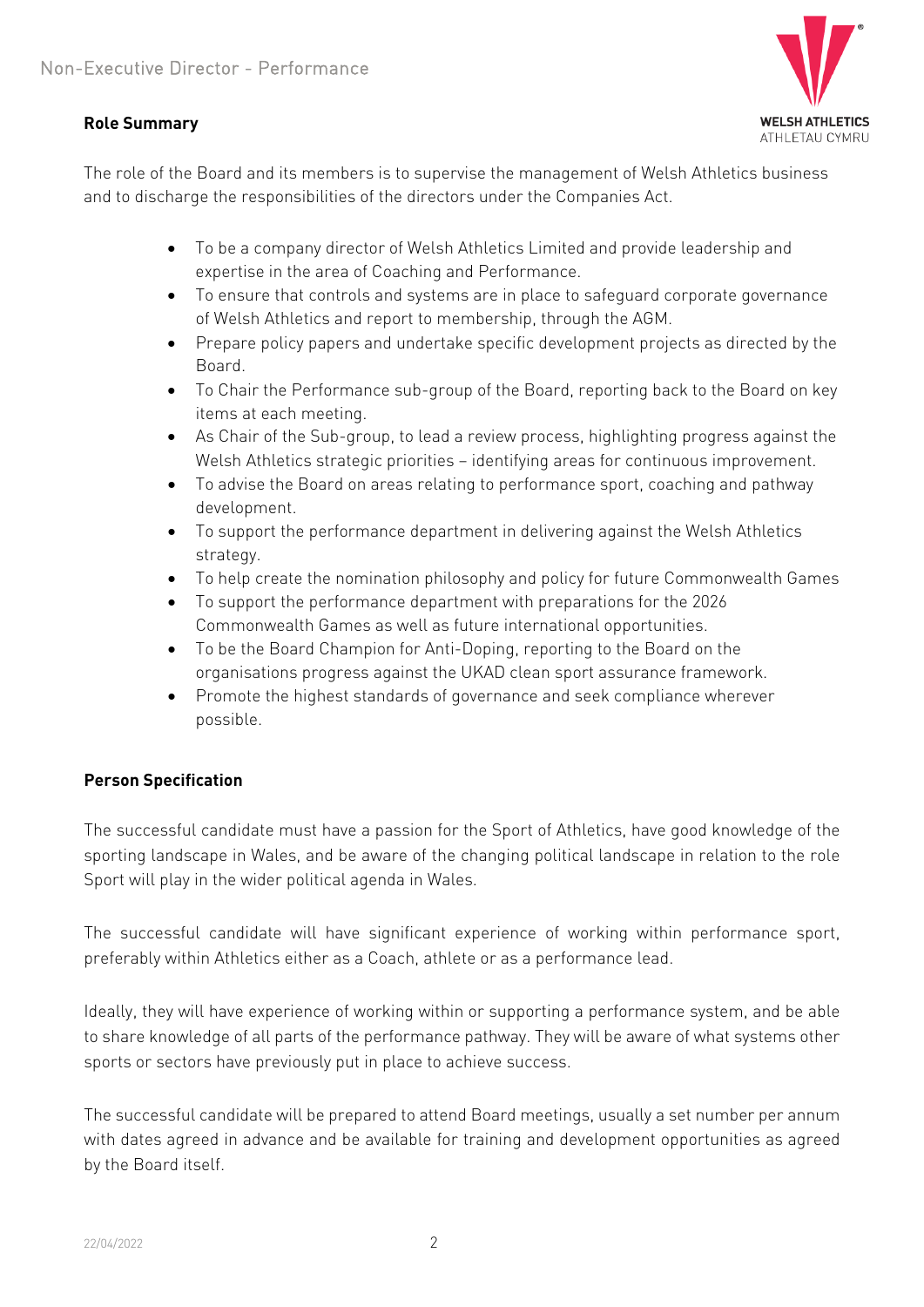## *Role Competencies*



1. Commitment to Welsh Athletics, its values, goals, and ethics

Can inspire with confidence and commitment, ensuring all Board members understand the strategic objectives within Coaching and Performance and are aware of its duties to those involved with the delivery of these objectives.

Uphold the highest ethical standards of integrity and probity and takes reasonable steps to ensure that the duty of care of all involved are safeguarded at all times.

2. Understanding of the environment

Understanding the evolving landscape for sport and sport funding in Wales Influencing skills

Strong interpersonal and negotiation skills, with the ability to develop effective and sustainable stakeholder relationships.

3. Understanding of good corporate governance

Has experience of applying sound governance principles to decision-making, systems and structures.

4. Highly developed communication skills

Excellent oral and written communication skills. Able to adapt communication and messages to a variety of audiences.

5. Values-based behaviour

Displaying integrity, objectivity, accountability, openness, honesty, and leadership. Instils trust and confidence and behaves in a fair and ethical manner toward others.

6. Strong analytical skills

Ability to analyse and assess information to make effective decisions.

7. Business skills and experience

Demonstrate a proven general management track record in complex organisations. This might be within a corporate business, membership, not-for-profit or sporting organisation.